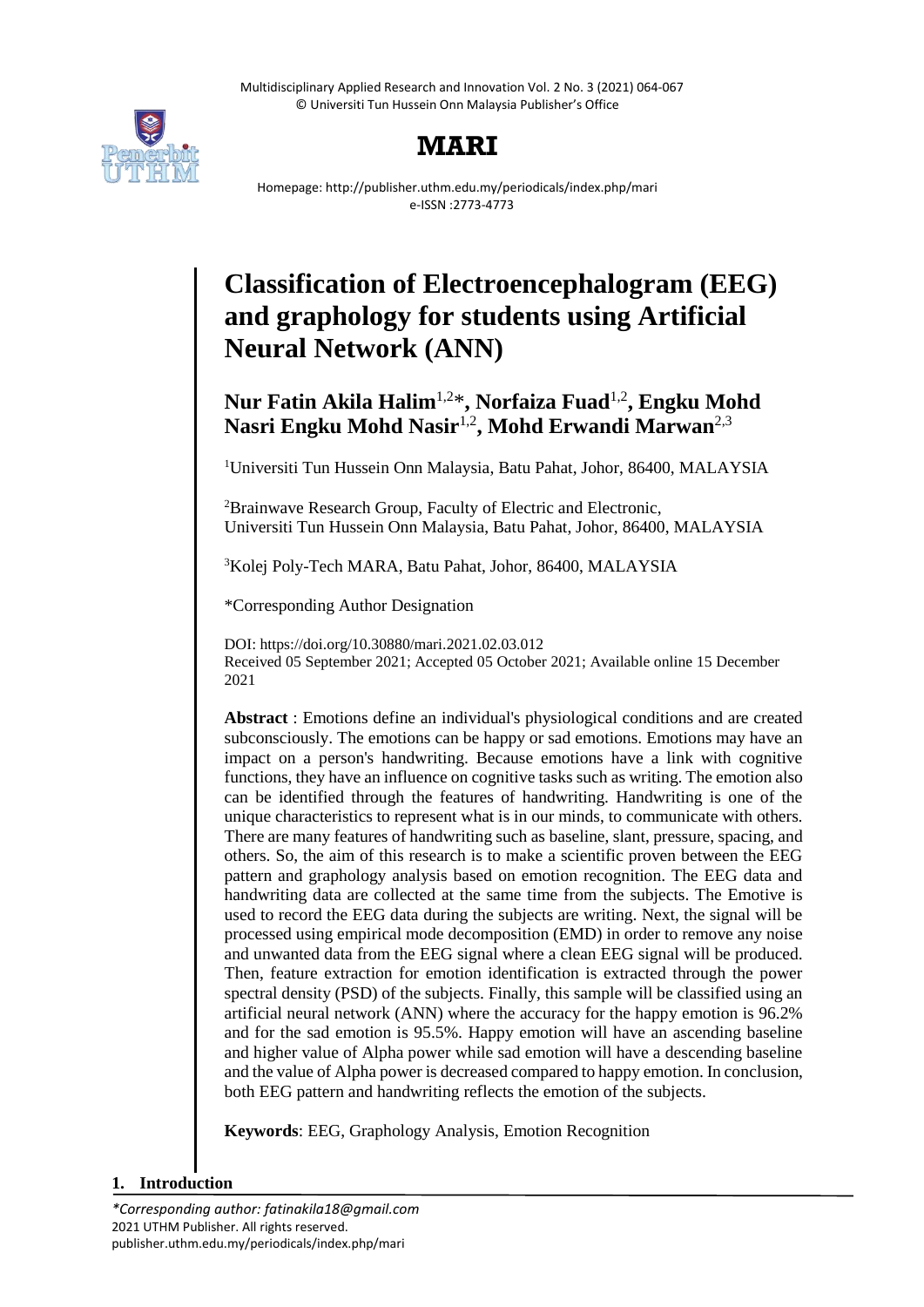A psychological and physiological condition in which emotions and behaviors are interconnected and evaluated within a context is referred to as an emotional state [1]. Emotions are subconsciously formed and characterize bodily conditions state [2]. The space of the emotional state can be generated from psychological factors using a discrete model or a dimensional model. For the discrete model of emotion, Plutchik recommended eights main emotion of the human such as happiness, sadness, fear, anger, curiosity, surprise, disgust and acceptance [3]. In second model which is dimensional model, the emotions are mapped to valance, arousal and dominance (VAD) emotion acceptance [3].The human brain may be thought of as a computer with an electrochemical mechanism that turns sensory data into electrical data (voltage). EEG correlates of emotion have been identified in a variety of neuropsychological research state [1]. Handwriting also can be used to recognize, appraising, and understanding personality through the handwriting pattern of the human [4]. The EEG features can be obtained either in time domain or frequency domain. In this research, the features extracted in form in frequency domain where Alpha power from the frontal of the brain is correlates valence emotion such as happy, sad and fear. The frontal and parietal lobes, according to this, are the most descriptive about emotional states, while alpha, gamma, and beta waves are the most discriminative. Handwriting analysis, psychological evaluation, voice analysis, and video analysis are all approaches for recognizing emotions. Emotions can also be predicted through psychological analysis and graphology [2]. Graphology is the analysis of the physical characteristics and patterns of handwriting. There are several pattern of handwriting that will illustrate the emotion of the subjects such as baseline, slanting and pressure. For the happy emotion or positive emotion, the baseline is ascending, rightward slanting and even pressure while for sad emotion, the baseline is descending, leftward slanting and the pressure of handwriting is heavy [5]. Handwriting is conscious efforts made by writer by the instructions of brain where the brain will send the information of the emotions through the nervous system. Then, the signal will reach to the arm, hands and fingers. Finally, the emotion will be illustrated through the features of handwriting and the output will be transferred back to brain to capture the emotion of the subject. Thus, the features of handwriting and the reading of the EEG signal will have the same output of the subject emotions

#### **2. Materials and Methods**

The data of the EEG and handwriting is collected from the subjects at the same time. The Emotiv is used to record the EEG signal when the subjects are writing. The total number of subjects is 24 where the subjects are the students from University Tun Hussein Onn Malaysia that are volunteer to become the subjects in this research. There are 13 subjects volunteer for happy emotion where there are 7 subjects from engineering background and 6 subjects from non-engineering background. For sad emotion there are 11 subjects where 8 subjects from engineering background and 3 subjects from nonengineering background. Prior to testing, the subjects are given a consent letter as well as a questionnaire. The subject also given a blank sheet of A4 paper and a ballpoint pen. The ballpoint pen is used in order to reduce the error in examining the features of handwriting. Then, the Emotiv will be attached to the head of the subjects. The subjects need to write the happy story for two minutes and sad story for another 2 minutes without copying from any others sources. The features of handwriting are analyse manually. The features of handwriting selected in this research is baseline as baseline will convey the emotional outlay and nature of the subjects. The subjects with an ascending baseline is optimistic, happy, active, and excitable. A descending baseline indicates that the person is pessimistic, sad and mentally exhausted. After selecting the subjects that fit with the features of handwriting with the emotion, the EEG signals of the subject that are recorded during writing and passed through the preprocessing step including noise reduction, band pass filter and empirical mode decomposition (EMD). The features related with the emotional states such as total power spectral density, maximum PSD and minimum PSD are extracted from the EEG signals. These features are used to estimate emotional states by classification methods. **Figure 1** shows the block diagram of the EEG signal process.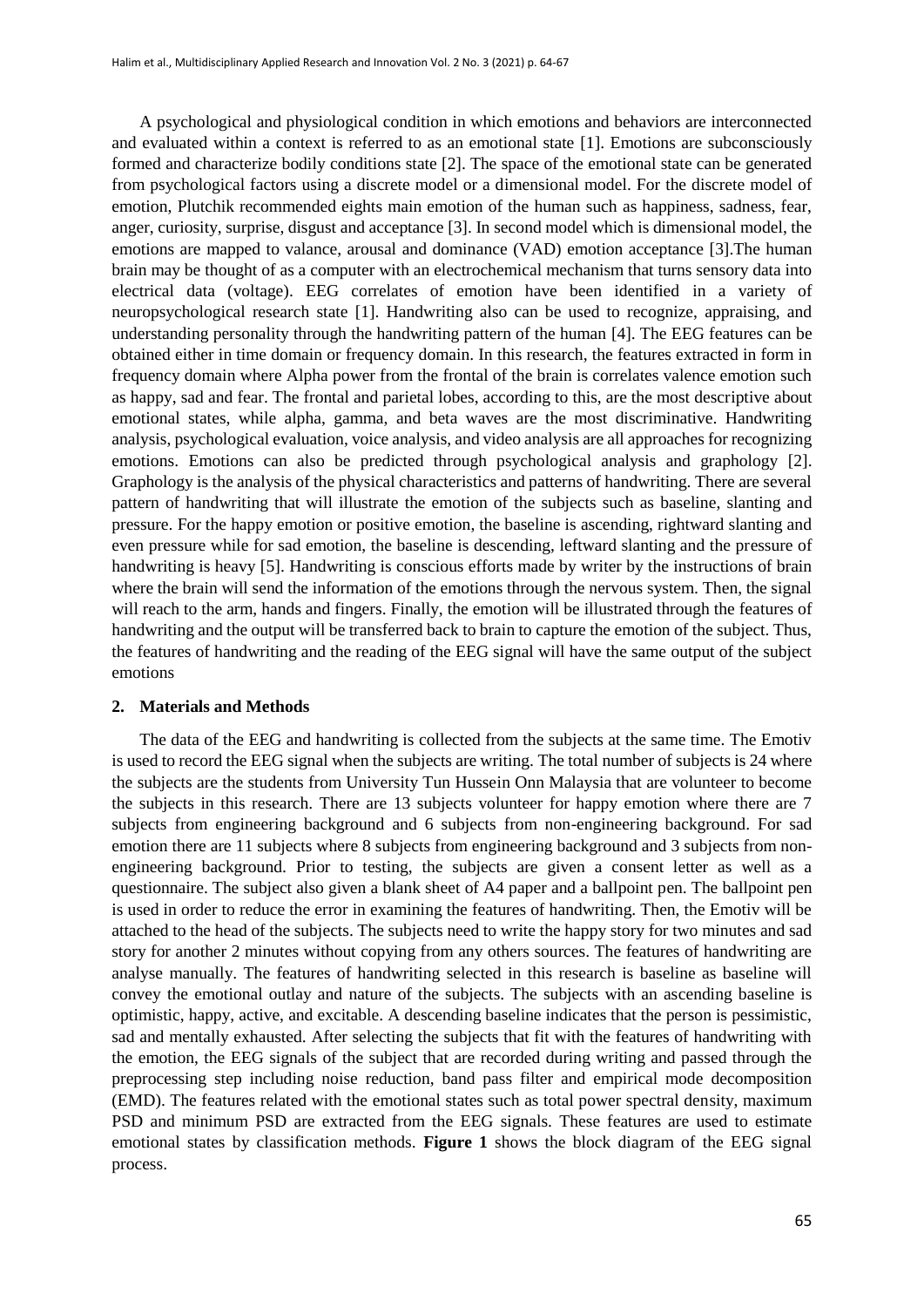

**Figure 1: Block diagram of the EEG signal process.**

#### **3. Results and Discussion**

The result is divided into three parts which are EEG pattern, graphology analysis and cross validation between EEG pattern and graphology analysis. For the EEG pattern, the total power of Alpha during happy is dominant compare to Beta. For sad emotion, total power for Alpha is also higher than Beta but the value of total power for Alpha during sad emotion is lower than during happy emotion (refer **Table 1**). The accuracy for the happy emotion is about 96.2% while for sad emotion is 95.5%.

**Table 1: Total High Alpha and Beta Power for Happy and Sad Emotions.**

|         | AF3   |      | Variable Value |      |
|---------|-------|------|----------------|------|
| Emotion | Alpha | Beta | Alpha          | Beta |
| Happy   |       |      |                |      |
| Sad     |       |      |                |      |

 For graphology analysis, the emotions categories were defined with their associated handwriting attributes is shown in Table 2 below.

| Emotion | <b>Handwriting Attributes</b> | Number of Students |  |
|---------|-------------------------------|--------------------|--|
| Happy   | <b>Ascending Baseline</b>     |                    |  |
| Sad     | Descending Baseline           |                    |  |

**Table 2: Emotions Categories with Associated Attributes.**

Finally, the cross validation is done in order to find the correlation between the EEG pattern and graphology analysis. From this research, the students that is happy tend to write in ascending baseline and the value of Alpha power is also higher. As the subjects in sad condition, the baseline of the handwriting will be descending and the value of Alpha power is also drop compare to happy Alpha power (refer **Table 2**).